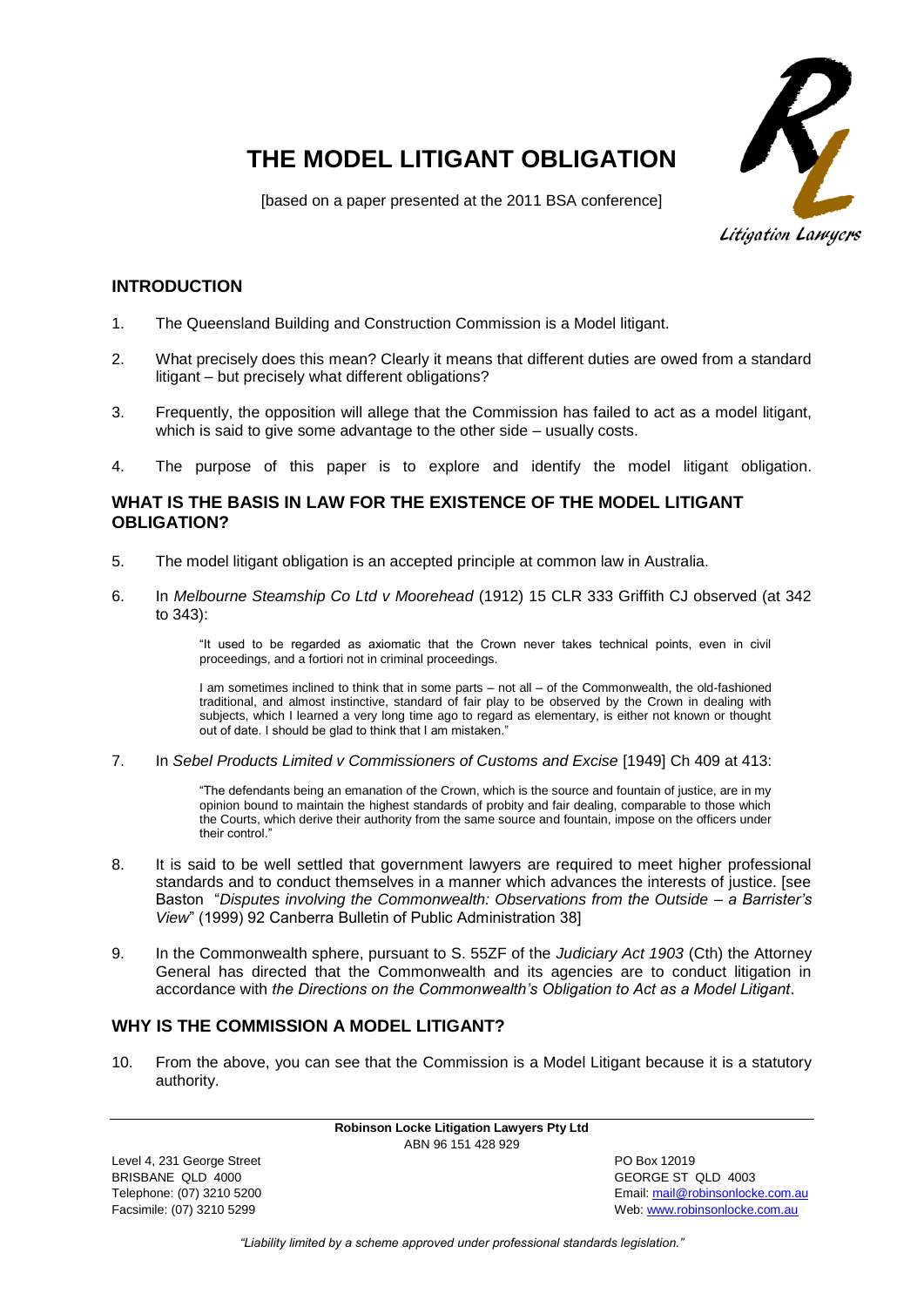#### 11. In *Kenny v South Australia* (1987) 46 SASR 268 King CJ states (at 273):

"The Court and the Attorney-General, to whom the Crown Solicitor is responsible, have a joint responsibility for fostering the expeditious conduct of and disposal of litigation. It is extremely important that the Crown Solicitor's office set an example to the private legal profession as to conscientious compliance with the procedures designed to maximise cost and minimize delay and to make the maximum use of the resources committed to the Court."

12. In *SCI Operations Pty Ltd v Commonwealth* (1996) 69 FCR 346 Beaumont and Einfeld JJ state (at 368):

"… whereas it is well established that the Crown must act, and be seen to act, as a model litigant."

13. Most clearly, it is stated in *Hughes Aircraft Systems International v Airservices Australia* (1997) 76 FCR 151 by Finn J states (at 196-7):

> "As with any agency of government … it has no private or self-interest of its own separate from the public interest it is constitutionally bound to serve …

> … That the law entertains expectations of fair dealing of government and of public bodies is manifest in some number of spheres. First and most obviously, there is the general application of the requirements of procedural fairness to "governmental executive decision-making": *Haoucher v Minister for Immigration and Ethnic Affairs* (1990) 169 CLR at 653; see also Annetts v McCann (1990) 170 CLR 596 – though it needs to be acknowledged that these requirements can in limited circumstances extend to the decision making (characteristically to decisions to expel or discipline members) of non-governmental bodies and associations: see M Aronson and B Dyer, *Judicial Review of Administrative Action* (1996), pp 493-495.

Secondly, there is what Griffith CJ referred to in *Melbourne Steamship Co Ltd v Moorehead*  (1912) 15 CLR 333 at 342 as:

"the old fashioned traditional, and almost instinctive, standard of fair play to be observed by the Crown in dealing with subjects, which I learned a very long time ago to regard as elementary ...

This proposition has received significant, recent judicial endorsement in this country most notably in the Full Court of this Court in *SCI Operations Pty Ltd v Commonwealth* (1996) 69 FCR 346 at 368, per Beaumont and Einfeld JJ; see also *Greiner v Independent Commission Against Corruption* (1992) 28 NSWLR 125. I note in this particularly the observations of Mahoney J in his dissenting judgment (on grounds not presently relevant) in *Logue v Shoalhaven Shire Council* [1979] 1 NSWLR 537 at 558-559 in applying the proposition to a local authority – to "a corporation constituted by statute, and discharging public functions":

"It is well settled that there is expected of the Crown the highest standards in dealing with its subjects: see *Melbourne Steamship Co Ltd v Moorehead* … per Griffith CJ. What might be accepted from others would not be seen as in full accord with the principles of equity and good conscience to be expected in the case of the Crown: see *P & C Cantarella Pty Ltd v Egg Marketing Board (NSW)* [[1973] 2 NSWLR 366 at 383-384]. In my opinion, a standard of conduct not significantly different should be expected of a statutory corporation of the present kind ...

14. In *Brown & Brophy, v Queensland Building Services Authority & Thompson* [2005] QCCTB 110 Member Mr P Lohrisch states (at paragraph 12):

> "In its dealings in the Tribunal, more particularly in review proceedings, the Authority, as a statutory body, stands somewhat in the role of a "model litigant".

#### **AT WHAT MOMENT IN A MATTER DOES THE OBLIGATION COMMENCE?**

- 15. Presumably, the obligation commences when the litigation commences. On this basis, conduct prior to the filing of an application cannot be said to be subject to Model Litigant obligation.
- 16. Some elements of the obligation must arise when litigation is threatened eg the obligations to pay valid claims or to avoid litigation.

#### **What Duties Does A Model Litigant Owe?**

17. There are a number of general statements in cases, which give indication of the philosophy behind the obligations owed by the Model Litigant.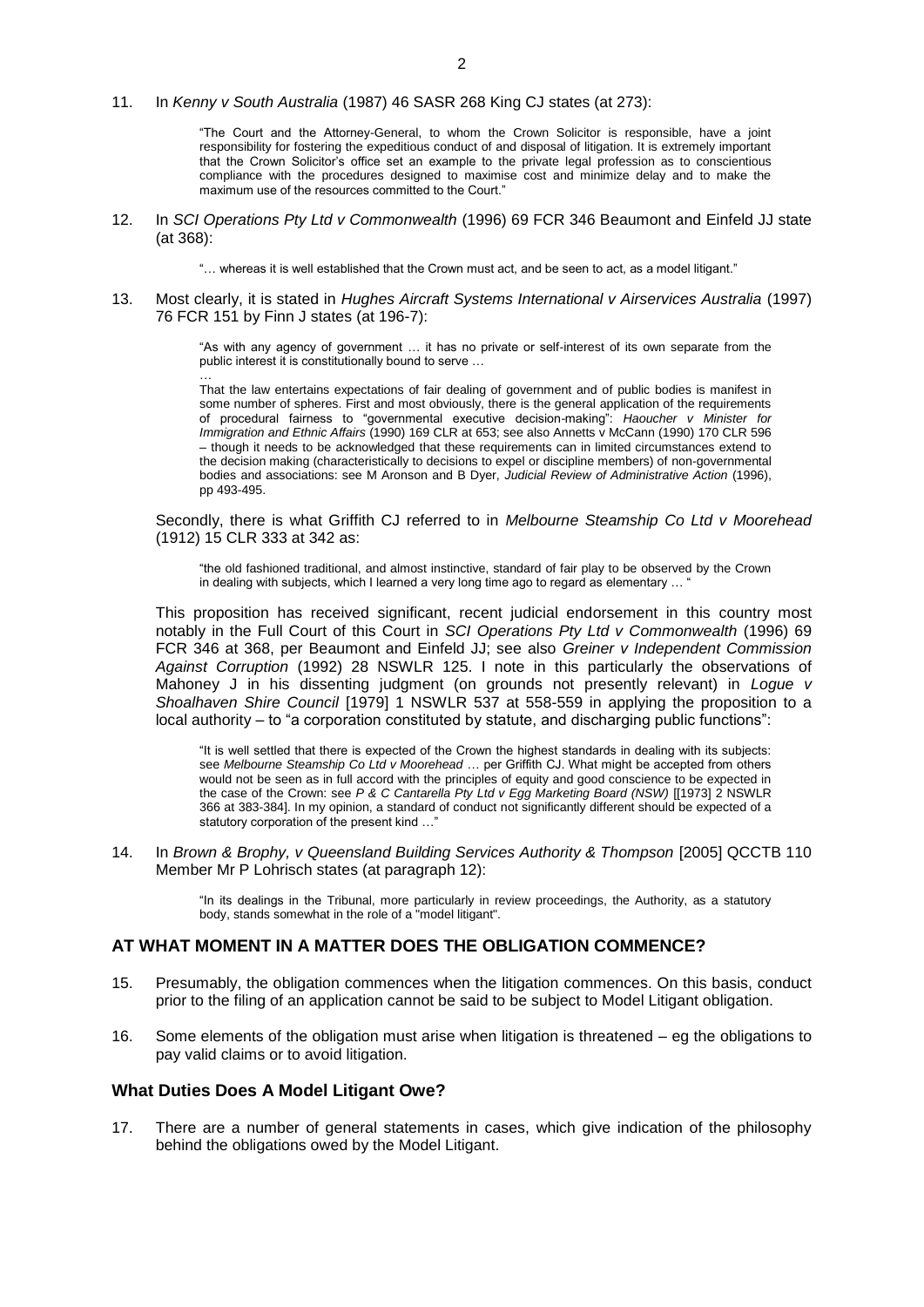18. In *Hughes Aircraft Systems International v Airservices Australia* (1997) 76 FCR 151 Finn J states (at 197):

> "This fair play principle has its most common manifestation in the "model litigant" standards exacted from the Crown in legal proceedings: see for example, *Director of Public Prosecutions v Saxon* (1992) 28 NSWLR 263.

> In differing ways these instances reflect policies in the law, albeit in specific contexts, (a) of protecting the reasonable expectations of those dealing with public bodies; (b) of ensuring that the powers possessed by a public body, "whether conferred by statute or by contract", are exercised "for the public good": cf *Jones v Swansea City Council* at 71; 174-175 and (c) of requiring such bodies to act as "moral exemplars": government and its agencies should lead by example: *Olmstead v United States* (1928) 277 US 438; Joint Committee of Public Accounts, *Social Responsibilities of Commonwealth Statutory Authorities and Government Business Enterprises, Report 315*, esp par 2.21ff, (AGPS, Canberra, 1992). These policies I consider to be important in the present matter."

19. In *Scott v Handley* (1999) 58 ALD 373 the Full Federal Court stated (at 383-384):

"As with most broad generalisations, the burden of this fair dealing standard is best appreciated in its particular exemplifications in individual cases. The courts have for example, spoken positively of a public body's obligation of "conscientious compliance with the procedures designed to minimise cost and delay": Kenny's case, above, at 273; and of assisting "the court to arrive at the proper and just result": *P & C Cantarella Pty Ltd v Egg Marketing Board*, above at 383. And they have spoken negatively, of not taking purely technical points of practice and procedure: Young's case, above, at FCR 166; of not unfairly impairing the other party's capacity to defend itself: *Saxon's* case, above, at 268: and of not taking advantage of its own default: *SCI Operations Pty Ltd*, above, at FCR 368."

## **USE OF THE STATE'S POWERS**

- 20. The power of the State is to be used for the public good and in the public interest, and not as a means of oppression, even in litigation. However, the community also expects the State to properly use taxpayers' money, and in particular, not to spend it without due cause and due process. This means that demands on the State for compensation for injury or damages should be carefully scrutinised to ensure that they are justified.
- 21. In *Hughes Aircraft Systems International v Airservices Australia* (1997) 76 FCR 151 Finn J states (at 196-7):

"As with any agency of government … it has no private or self-interest of its own separate from the public interest it is constitutionally bound to serve ...

That the law entertains expectations of fair dealing of government and of public bodies is manifest in some number of spheres. First and most obviously, there is the general application of the requirements of procedural fairness to "governmental executive decision-making": *Haoucher v Minister for Immigration and Ethnic Affairs* (1990) 169 CLR at 653; see also *Annetts v McCann* (1990) 170 CLR 596 – though it needs to be acknowledged that these requirements can in limited circumstances extend to the decision making (characteristically to decisions to expel or discipline members) of non-governmental bodies and associations: see M Aronson and B Dyer, *Judicial Review of Administrative Action* (1996), pp 493-495.

## **DUTY TO ACT FAIRLY**

…

- 22. It is a fundamental principal that the Commission should act fairly.
- 23. In handling matters:
	- 23.1 The Commission should act consistently in handling of matters;

Clearly the Commission should apply to law as it stands, evenly to all members of the public.

In *Federal Commissioner of Taxation v Indooroopilly Children Services (QLD) Pty Ltd* [2007] FCAFC 16; (2007) 158 FCR 325 the Full Federal Court states (at 326 to 327):

"I wish … to add some comments about the attitude apparently taken by, and some of the submission of, the appellant. From the material that was put to the Full Court, it was open to conclude that the appellant was administering the relevant revenue statute in a way known to be contrary to how this Court had declared the meaning of that statute. Thus, taxpayers appeared to be in a position of seeing a superior court of record in the exercise of federal jurisdiction declaring the meaning and proper content of a law of the Parliament, but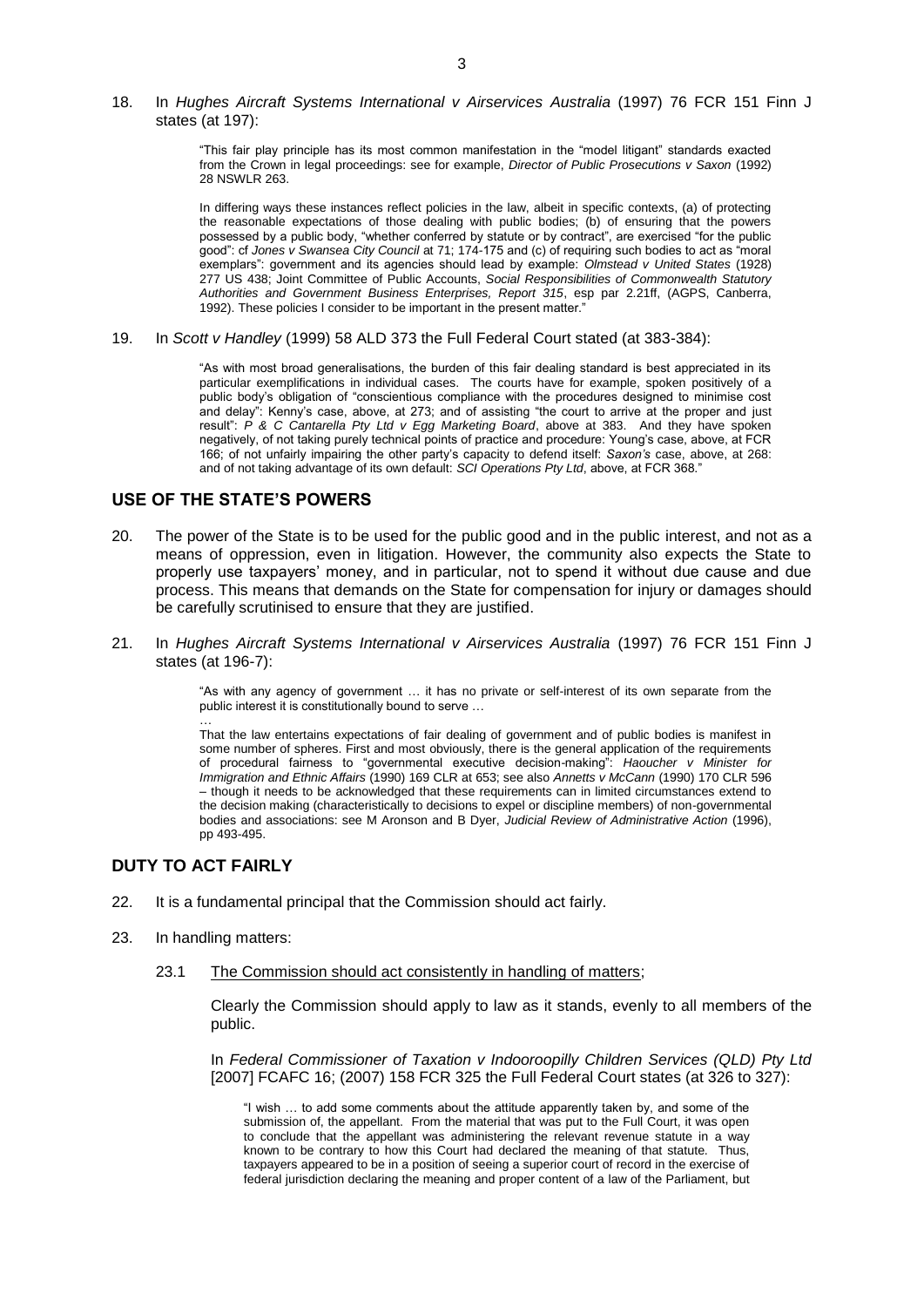the executive branch of the government, in the form of the Australian Taxation Office, administering the statute in a manner contrary to the meaning and content as declared by the Court; that is seeing the executive branch of government ignoring the views of the judicial branch of government in the administration of a law of the Parliament by the former. This should not have occurred. If the appellant has the view that the courts have misunderstood the meaning of a statute, steps can be taken to vindicate the perceived correct interpretation on appeal or by prompt institution of other proceedings; or the executive can seek to move the legislative branch of government to change the statute. What should not occur is a course of conduct whereby it appears that the courts and their central function under Ch III of the Constitution of the Commonwealth are being ignored by the executive in the carrying out of its function under Ch II of the Constitution, in particular its function under s 61 of the Constitution of the execution and maintenance of the laws of the Commonwealth.

…

Considered decisions of the court declaring the meaning of the statute are not to be ignored by the executive as *inter partes* rulings binding only in the earlier *lis*.

There was some inferential suggestion in argument that the appellant was somehow bound by legislation (not specifically identified) to conduct his administration of the relevant statute by reference to his own view of the law and the meaning of the statutory provisions, rather than by following what the courts have declared. It only need be said that any such provision would required close scrutiny, in particular by reference to issues raised by s 15A of the Acts Interpretation Act 1901 (Cth).'

23.2 The Commission should deal promptly with matters and not cause unnecessary delay in handling of matters or litigation;

See *Kenny v South Australia* (1987) 46 SASR 268 King CJ states (at 273):

"The Court and the Attorney-General, to whom the Crown Solicitor is responsible, have a joint responsibility for fostering the expeditious conduct of and disposal of litigation. It is extremely important that the Crown Solicitor's office set an example to the private legal profession as to conscientious compliance with the procedures designed to maximise cost and minimize delay and to make the maximum use of the resources committed to the Court."

- 23.3 The Commission should engage in alternative dispute resolution;
- 23.4 The Commission should endeavour to avoid litigation;
- 23.5 The Commission should keep the costs of litigation to a minimum;
- 23.6 The Commission should pay legitimate claims, without litigation;

In this regard, the insurance scheme springs to mind.

- 23.7 The Commission should limit the scope of legal proceedings;
- 23.8 The Commission should enter into reasonable settlements; and
- 23.9 The Commission should apologise for the conduct of its lawyers where appropriate.
- 23.10 The Commission should not unnecessarily delay proceedings;

In *P & C Cantarella Pty Ltd v Egg Marketing Board (NSW)* [1973] 2 NSWLR 366, Mahoney J citing English authority, quoted:

"It has been the practice, which I hope will never be discontinued, for the officers of the Crown to throw no difficulty in the way of any proceeding for the purpose of bringing matters before a Court of Justice, where any real point of difficulty that requires judicial decision has occurred."

23.11 The Commission should not seek to take advantage of an impecunious opponent;

In this regard, it has been said that the duty is to assist the Tribunal and unrepresented litigants.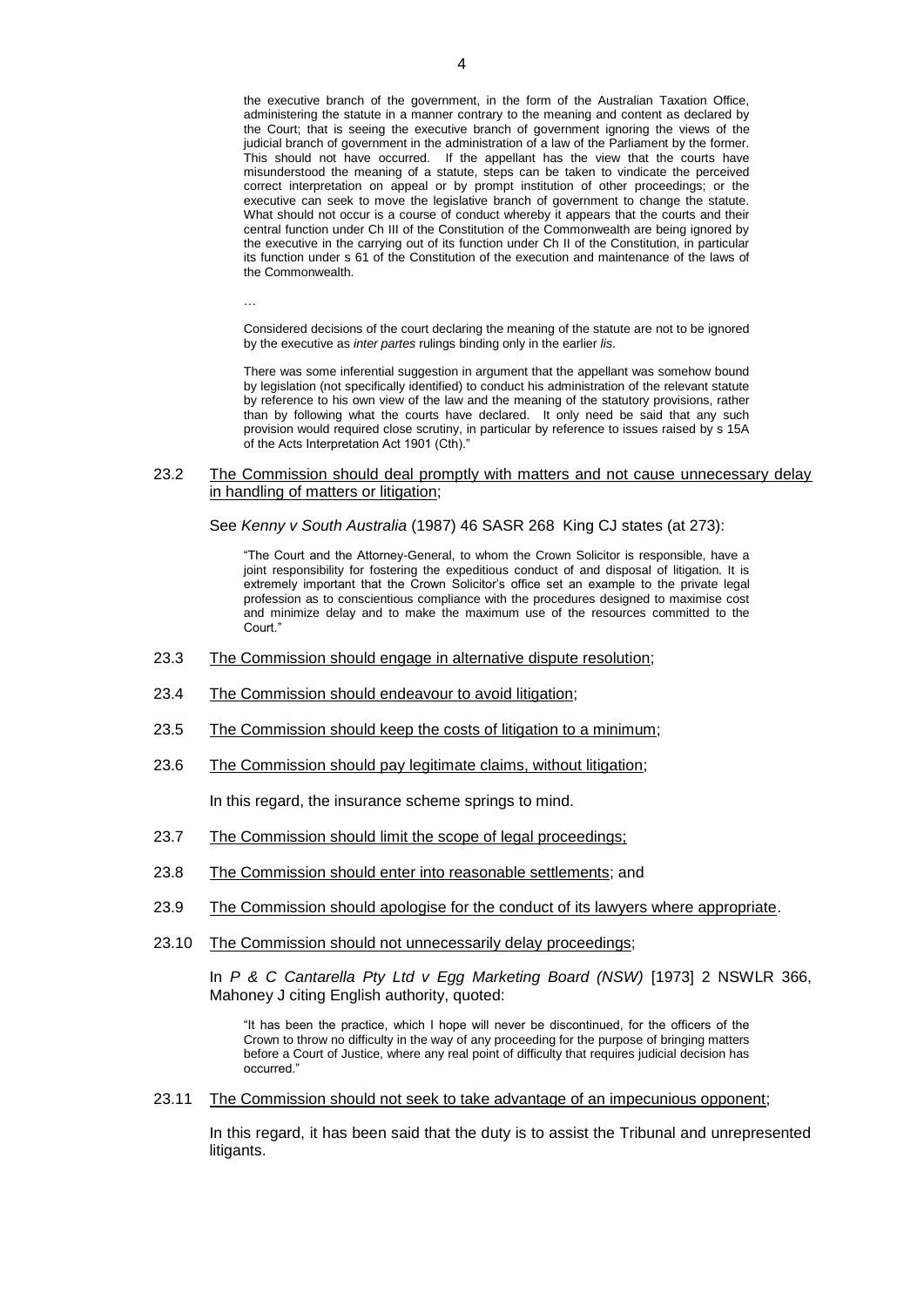In *Brown, W.W. & Brophy, J.E. v Queensland Building Services Authority & Thompson, K.* [2005] QCCTB 110 Member Mr P Lohrisch states (at paragraph 12):

"In its dealings in the Tribunal, more particularly in review proceedings, the Authority, as a statutory body, stands somewhat in the role of a "model litigant". That role, it seems to me, involves two prime considerations –

1) The Authority is placed not only in a position of "defending" a decision made by it, but moreover, is under a parallel obligation to the Tribunal towards ensuring that the Tribunal has all necessary information and evidence before it to "stand in the shoes" of the Authority, as the Tribunal is required to do, in not only reviewing the Authority's decision, but also making the appropriate decision in all of the circumstances. The Authority's obligation in this regard remains the same whether or not such information/evidence is favourable or unfavourable to a determination as to whether the Authority's decision should be confirmed.

In this context it seems to me that the Authority's submission that it is not desirable that the actual decision maker represent the Authority is correct, and that the more objective and dispassionate representation that the Authority's "in-house" lawyers should bring to the matter is clearly desirable and would be of considerable assistance to the Tribunal.

It is not, as the applicant submits, a matter of equalising opportunity in a situation where the complexity of the legal and factual issues involved otherwise would justify the involvement of the representative. Further it seems to me that the factors noted in section 76 (2) (e), as being the factors which the Tribunal is to take into account in an application such as this, requires balancing positive and direct considerations, rather than ignoring such matters in favour of reducing a party's ability to properly represent itself and assist the Tribunal in a complex matter, in an endeavour to achieve equality.

- 2) The Authority has an obligation to provide reasonable assistance, particularly in a procedural sense, to a self represented party and not to take unfair advantage of such party. That obligation would include conduct which would serve to reduce the "knowledge gap", to which the applicants' submissions refer, where it is obvious that resolution of the issues might be assisted."
- 23.12 The Commission should not contest matters it accepts as correct;
- 23.13 The Commission should not require a party to prove a matter which the state knows to be true;
- 23.14 The Commission should not rely on technical defences where it has suffered no prejudice;

See *Melbourne Steamship Co Ltd v Moorehead* (1912) 15 CLR 333, where Griffith CJ observed (at 342 to 343):

"It used to be regarded as axiomatic that the Crown never takes technical points, even in civil proceedings, and a fortiori not in criminal proceedings."

- 23.15 The Commission should not contest liability if the dispute is really about quantum; or
- 23.16 The Commission should not pursue appeals unless it believes it has reasonable prospects for success or the appeal is justified in the public interest.

#### **DUTY OF FIRMNESS**

- 24. The Commission must also adhere to principles of firmness.
- 25. This means:
	- 25.1 The Commission should appropriately test all claims;
	- 25.2 The Commission should contest spurious or vexatious claims;
	- 25.3 The Commission should rely on professional legal privilege where appropriate;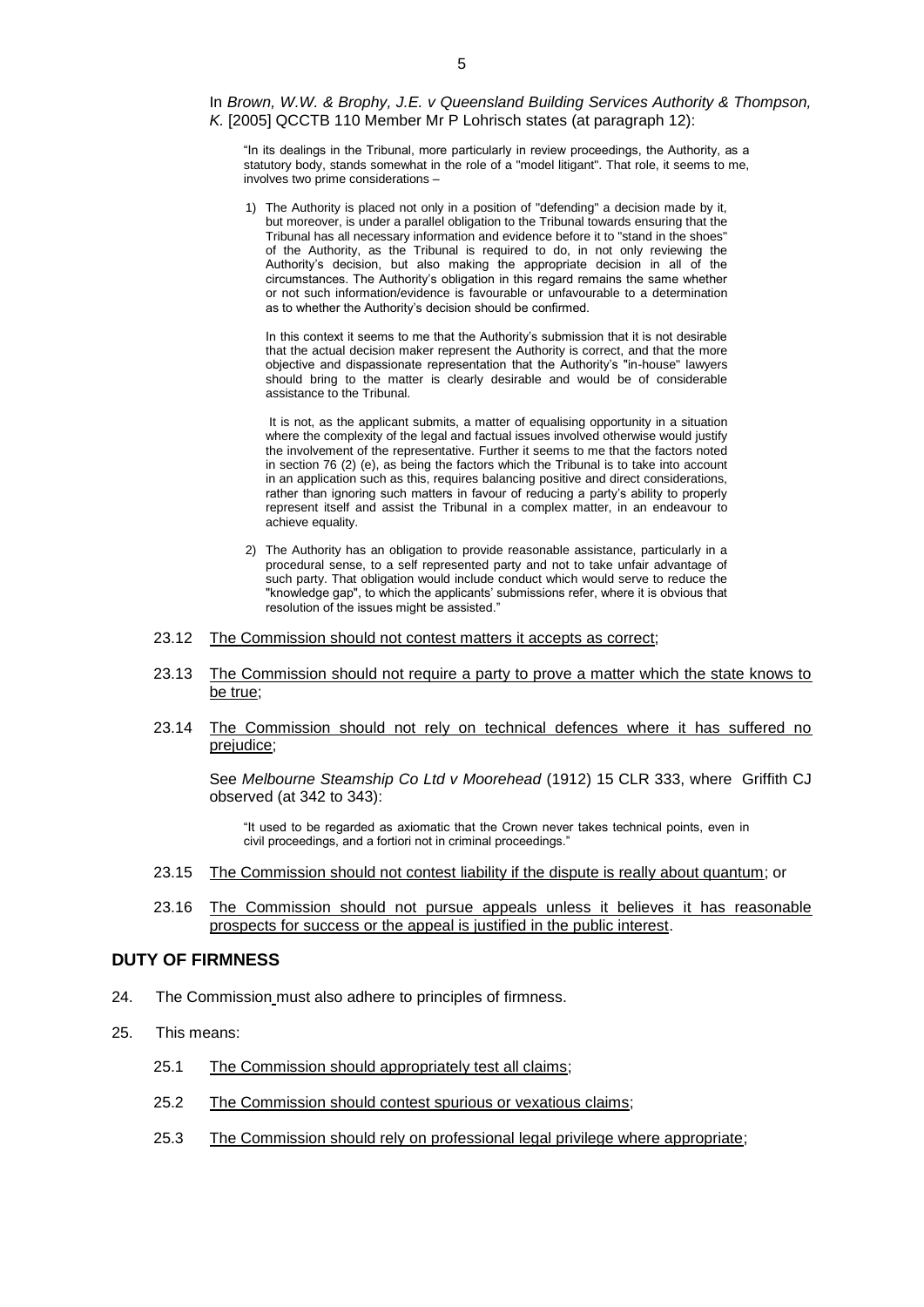- 25.4 The Commission should make public interest privilege claims objecting to disclosure of information;
- 25.5 The Commission should seek security for costs where appropriate;
- 25.6 The Commission should rely on available statutes of limitation;
- 25.7 The Commission should oppose oppressive subpoenas;
- 25.8 The Commission should oppose oppressive discovery;
- 25.9 The Commission should seek to strike out untenable claims;
- 25.10 The Commission should act appropriately to protect the state and federal government's interests.
- 25.11 The Commission should not cave in to spurious or vexatious claims;
- 25.12 The Commission should not take a soft approach

### **DUTY TO PROVIDE ASSISTANCE TO THE COURT OF TRIBUNAL**

26. As stated by Member Favell in *Lamb, D.C. v Queensland Building Services Authority* [2008] QCCTB 143:

> The Authority is placed not only in a position of "defending" a decision made by it, but moreover, it is under a parallel obligation to the Tribunal towards ensuring that the Tribunal has all necessary information and information before it to "stand in the shoes" of the Authority, as the Tribunal is required to do, in not only reviewing the Authority's decision, but also making the appropriate decision in all of the circumstances. The Authority's obligation in this regard remains the same whether or not such information/evidence is favourable or unfavourable to a determination as to whether the Authority's decision should be affirmed.

# **DUTY TO DEFEND DECISIONS**

- 27. It can also be seen that in a merits review of an administrative decision, the Commission stands as "Champion of the decision" that it has made.
- 28. This means that the Commission should stand up for its decision and firmly respond the Application for review. It should not force other interested parties to become involved as parties to the litigation.

# **AFFECT ON AUTHORITIES RIGHTS**

1

- 29. The Commission may still enforce rights.
- 30. For example, in *Wodrow v Commonwealth* [2003] FCA 403 Stone J states (at paragraphs 42 to 43)

"… the Commonwealth's role as a model litigant influences the way in which the Commonwealth conducts litigation, it does not impinge the Commonwealth's ability to enforce its substantive rights."

## **RELEVANCE OF COMMONWEALTH RULES**

31. In the Commonwealth sphere the Model Litigant obligation has statutory power pursuant to S. 55ZF of the *Judiciary Act 1903* (Cth). Pursuant to that section, the Attorney General has directed that the Commonwealth and its agencies are to conduct litigation in accordance with the Directions on the Commonwealth's Obligation to Act as a Model Litigant., at Appendix B<sup>1</sup>.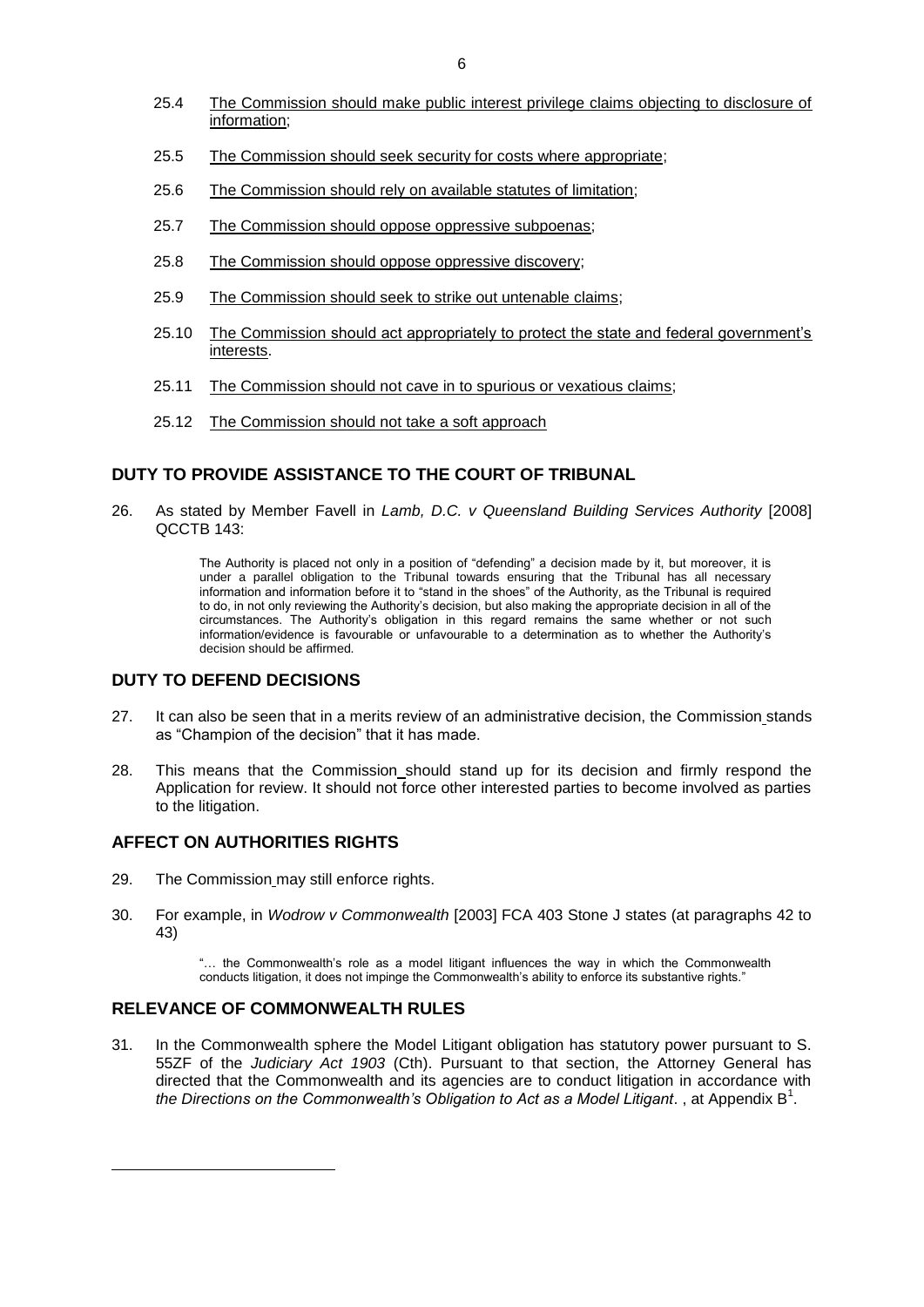32. In a paper delivered to the Conference of the Bar Association of Queensland in February 2008, the Honourable Justice Spender of the Federal Court of Australia states:

> "It suffices to say that the obligation for government in state jurisdictions is the same as the obligation of Government to be a model litigant in federal jurisdiction."

33. Therefore the Commonwealth guidelines are a useful yardstick or codification of the rules. A copy is annexed at the end of this paper.

#### **WHAT ARE THE SANCTIONS FOR NON-COMPLIANCE?**

- 34. Breach of the model litigant obligation is frequently raised by an opponent seeking to be entitled to a more favourable decision than if the breach had not occurred.
- 35. However, in most cases, a breach of the model litigant obligation is not a basis for entitling the opponent to more favourable relief.
- 36. For example, in *Wodrow v Commonwealth* [2003] FCA 403 a breach of the model litigant obligation (namely a six year delay in of the Commonwealth in filing an application for taxation of costs) was held not to impinge on the Commonwealth's ability to enforce its substantive rights.
- 37. In *Wodrow* Stone J states (at paragraphs 42 to 43)

"Although the Commonwealth, through its delay, may have fallen short of its own standards in pursuing the costs order made in 1993, this does not lead to the conclusion that it should be precluded from enforcing the order. I do not think the applicant's case is assisted by the model litigant policy."

38. In *Scott v Handley* (1999) 58 ALD 373 the Full Federal Court states (at 383-384):

"In the present instance the second respondent (i) was in a position of obvious advantage in relation to unrepresented litigants; (ii) was significantly in default in complying with procedures designed to secure the fair and orderly preparation of the matter for hearing; (iii) served the affidavits on the appellants at an extremely late date with the consequential likely impairment of their capacity to prepare properly for a final hearing; (iv) did not inform His Honour of the default and of its possible consequences; and (v) took advantage of the inability of the appellants to articulate properly the basis for, and to secure, an adjournment. In our view the conclusion is inescapable that the second respondent has fallen considerably short of the standard properly to be expected of the Commonwealth.

The court is conscious and appreciative of the assistance it regularly received from officers and agencies of the Commonwealth particularly in matters in which the other party to litigation is unrepresented. Regrettably, such did not occur in this case. The consequence was, in our opinion, a miscarriage of justice."

- 39. Pursuant to S. 55ZG(2) of the *Judiciary Act (Cth)*, the Commonwealth the *Legal Services Directions 2005*, can only be enforced by the Attorney General. Sanctions for non-compliance with those directions may include:
	- 1. The issue of a Direction by the Attorney General in relation to:
		- (a) The conduct of a particular matter;
		- (b) The use of a particular legal services provider;
	- 2. Adverse comment on an agency or a provider being made to the Attorney General or the relevant minister.
- 40. Hence, breach of the *Legal Services Directions*, does not give rights to the opponent.

## **ASPECTS OF THE COMMISSION'S ROLE AS MODEL LITIGANT**

#### *Interaction between Model Litigant and QBCC Act*

41. The model litigant obligation requires, amongst other things that the Commission apply the law. Therefore, the upholding of the objects of the *QBCC Act* is a tenet of the obligation. Where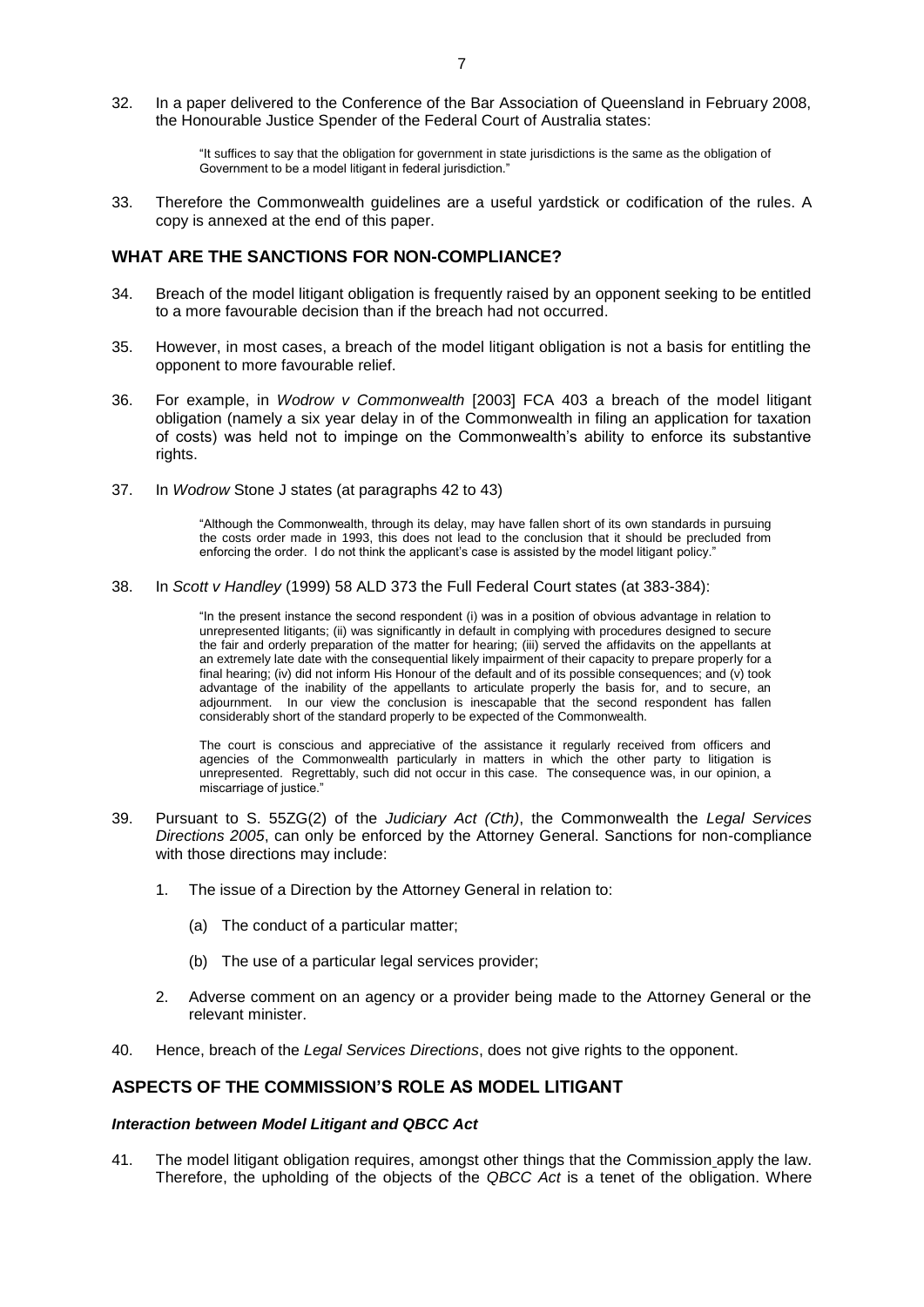there is any conflict, the statute must override any obligations owed merely due to the Common Law.

42. Of course s 3 of the QBCC Act provides:

The objects of this Act are –

- (a) to regulate the building industry:
	- (i) to ensure the maintenance of proper standards in the industry; and
	- (ii) to achieve a reasonable balance between the interests of building contractors and consumers; and
- (b) to provide remedies for defective building work; and
- (c) to provide support, education and advice for those who undertake building work and consumers.

#### *Representation of Commission by a Lawyer*

43. In *Boxall, B.G. & A.M. v Queensland Building Services Authority* [2005] QCCTB 131 Member Mr P Lohrisch states (at paragraph 26):

> "Representation by a lawyer is often allowed to the Authority because it acts in matters before the Tribunal by its in-house lawyers, and because, for it to act otherwise, might not be appropriate or administratively viable. In this context, there is, as I have noted in other decisions to do with representation, an element of the Authority acting as a model litigant, including its role of assisting the Tribunal in the Tribunal's function of standing in the shoes of the Authority in taking a decision in any review proceedings. That assistance includes ensuring that the Tribunal has all relevant information (both favourable and unfavourable to maintenance of the Authority's decision), upon which the Tribunal can reach its decision. That role is not necessarily a role which should ipso facto be compensated by an order for costs in the event that the Authority's decision is confirmed."

44. In *Lamb, D.C. v Queensland Building Services Authority* [2008] QCCTB 143 Member Mr Favell states (at paragraphs 9 to 13):

> "The Tribunal may permit a party to be represented by a lawyer if it is appropriate having regard to all of the circumstances including the matters listed in section 76(2)(e) of the Act.

> Section 72(2)(e) was considered in *Brown and Brophy v Queensland Building Services Authority* [2005] CCT Q200-04 where Member Lohrisch stated: "In its dealings in the Tribunal, more particularly in review proceedings, the Authority as a statutory body, stands somewhat in the role of the model litigant ". That role seems to me involves two primary considerations –

- 1) The Authority is placed not only in a position of "defending" a decision made bv it. but moreover, it is under a parallel obligation to the Tribunal towards ensuring that the Tribunal has all necessary information and information before it to "stand in the shoes" of the Authority, as the Tribunal is required to do, in not only reviewing the Authority's decision, but also making the appropriate decision in all of the circumstances. The Authority's obligation in this regard remains the same whether or not such information/evidence is favourable or unfavourable to a determination as to whether the Authority's decision should be affirmed.
- 2) The Authority has an obligation to provide reasonable assistance, particularly in a procedural sense, to a self represented party and not to take unfair advantage of such a party. That obligation would include conduct which would serve to reduce the "knowledge gap", to which the applicant's submissions refer, where it is obvious that resolution of the parties might be assisted.

That was adopted in a decision by Member Sheaffe in *1770 Coastal Constructions Pty Ltd v Queensland Building Services Authority* [2008] CCT QR101-07.

In *Brown and Brophy* the learned Member said that the case before him involved complex legal and factual issues and it was more appropriate that they be addressed by a legal practitioner. It was also stated that any perceived imbalance between the represented and non represented party can be dealt with by the Tribunal. The member said that a party is not entitled to the costs of the proceeding merely because that party is legally represented. After considering these issues the Tribunal held that it was appropriate that the Authority be permitted legal representation but confined it to "in house" lawyers.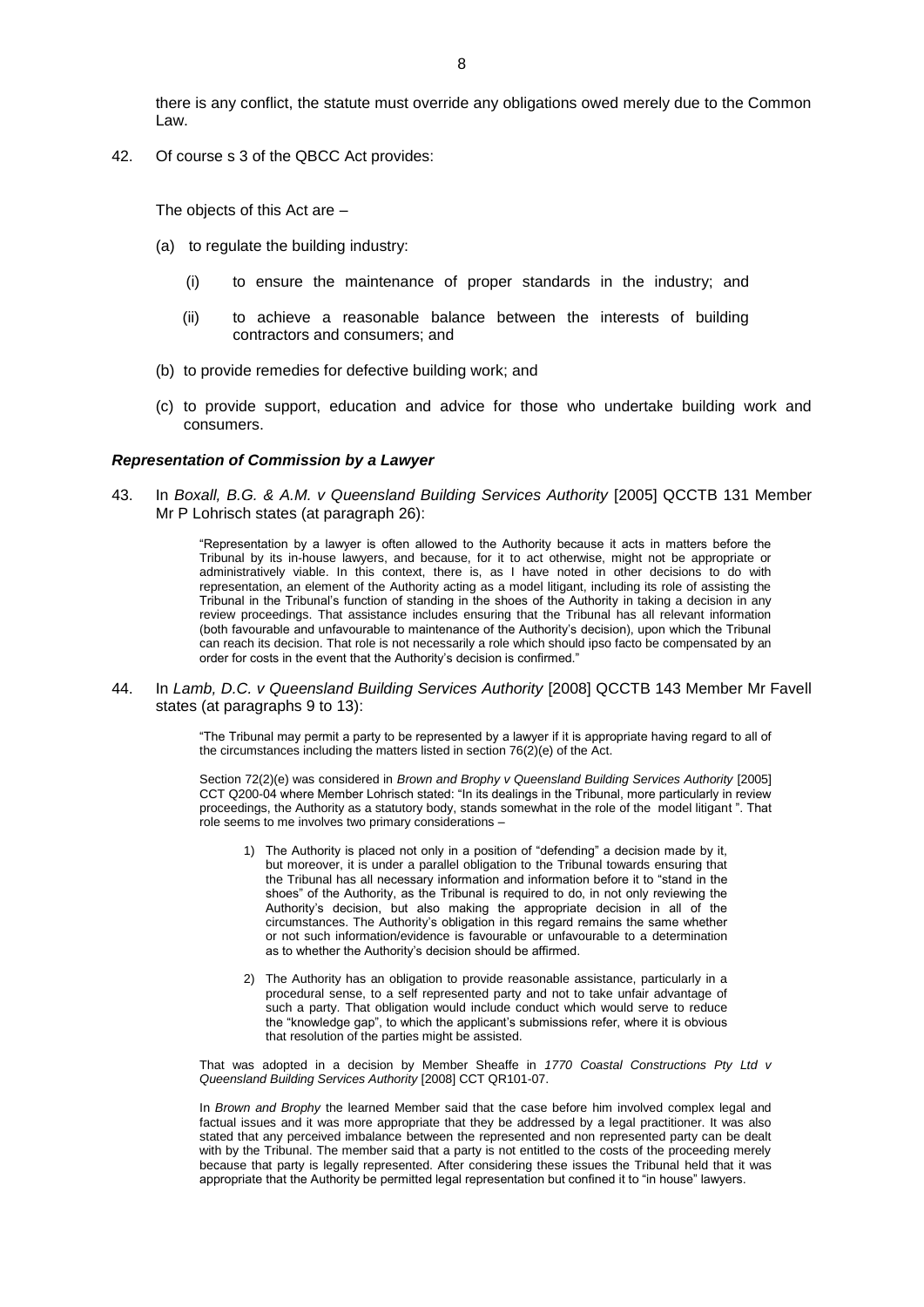In my opinion those comments are undoubtedly correct. Here, I think that there is the potential for complex, legal and factual issues as was the case in *Brown and Brophy v QBSA*. I think that the Tribunal will benefit from the presence of a legal representative who should be able to present the legal issues in a manor that reflects the model litigant status of the respondent and that will be advantageous to both the applicant and the Tribunal. I do think that the Tribunal has extensive experience in conducting hearings fairly between litigants where one party is not represented and I have no doubt that the same will be able to continue."

#### *Costs when forced to act as Model Litigant*

45. In *Andrews, P. G. v Queensland Building Services Authority* [2008] QCCTB 229 Member Mr Lohrisch stated (at paragraphs 4.8 to 4.10):

> "4.8 It is inherently contradictory to the objectives of the CCT Act for a jurisdictional issue in a proceeding to be heard and determined and then to deny the successful party their right to costs where resources have been expended and, as in this case, all possible steps by the Authority as a Model Litigant have been taken to resolve the matter outside of the Tribunal. In these situations, the Authority typically bears the onus of bringing matters of jurisdiction to the Tribunal's attention and in doing so without appropriate compensation, is placing a resource burden on a Statutory and Regulatory Authority disadvantageously.

> 4.9 To require any applicant or respondent to address the issue of jurisdiction without any compensation to the successful party for the time and resources expended on such an exercise, is a diversion from the concept that costs are borne by each party, unless the interests of justice require otherwise.

> 4.10 Where the Authority, as a Model Litigant , has conducted itself in the appropriate manner and undertaken all steps possible to resolve the matter outside of the Tribunal and in compliance with the relevant provisions of the CCT Act, it is disadvantageous to deny the right to costs for this process where justice requires otherwise, especially in a situation where an applicant has been provided ample opportunity to discontinue a matter, yet elected to proceed with a frivolous and vexatious application."

#### **SUMMARY OF PRINCIPLES**

- 46. It can be seen therefore that:
	- We deal even-handedly with all litigants.
	- We do not use delaying tactics, for example to force an applicant to run up unnecessary costs, or to try to force an applicant to abandon his or her action because they have run out of money.
	- We do not commence legal proceedings, including prosecutions, for ulterior or improper motives.
	- We do not defend indefensible claims, or try to avoid legitimate liabilities and do not attempt to avoid disclosure of unfavourable or inconvenient information when it should be disclosed.
	- We do not take technical points merely for the sake of taking those points where they do not affect the merits of the case, particularly for the purpose of 'stringing out' the litigation.
	- We do not seek to delay implementing the result of litigation by instituting appeals which have no merit. However, the State may be justified in seeking to have the law clarified, if necessary by an appeal, but in such a case may have to be prepared to carry the burden of the costs of the appeal even if it is successful in some respects.
	- We do not avoid our obligations to obey court-imposed time limitations and deadlines and we ensure that disclosure of documents is thorough and prompt.
	- We are entitled to examine any claim against the Commission thoroughly, and we do not back down if we believe a claim to be spurious or vexatious. We will seek security for costs where appropriate.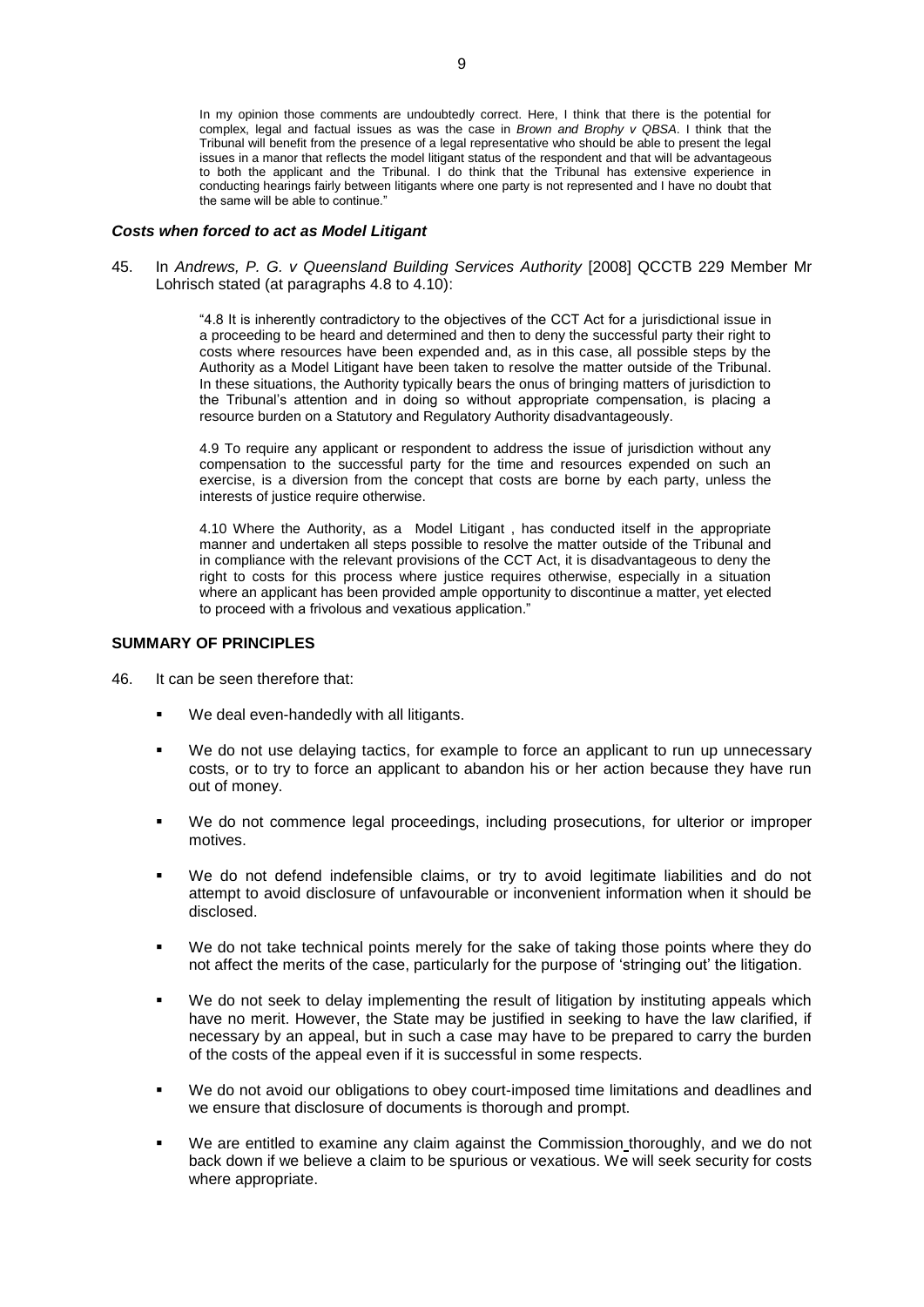- We will act fairly but firmly in the defence of actions against the Commission, and will require a plaintiff to prove his or her case by proper (adequate?) evidence.
- We are entitled to defend a case even if there is no absolute certainty of success, provided that there are reasonable prospects of a successful defence. In doing so, we recognise that litigation is not an exact science and the outcome of a case can often not be predicted with certainty.
- We will defend the Commission's legal professional privilege, and will raise a claim of public interest immunity whenever a legitimate claim can be made.
- The Commission is entitled to rely on the *Limitation of Actions Act 1974* where the time limitation for actions has passed, although it has the right to waive compliance in a particular case if that is thought appropriate.
- We will seek to prevent the courts from being used for improper claims, including claims which are vexatious, for example if they are commenced for some improper or ulterior motives, and will seek to have vexatious litigants declared vexatious in appropriate cases.
- We will generally seek to recover the legitimate legal costs incurred by the State if it is successful in an action, although there is a discretion in the Commission to waive the recovery of costs if a particular case warrants such a waiver.
- 47. It will be seen that sometimes these duties conflict and that conflict needs to be resolved appropriately – decisively and swiftly.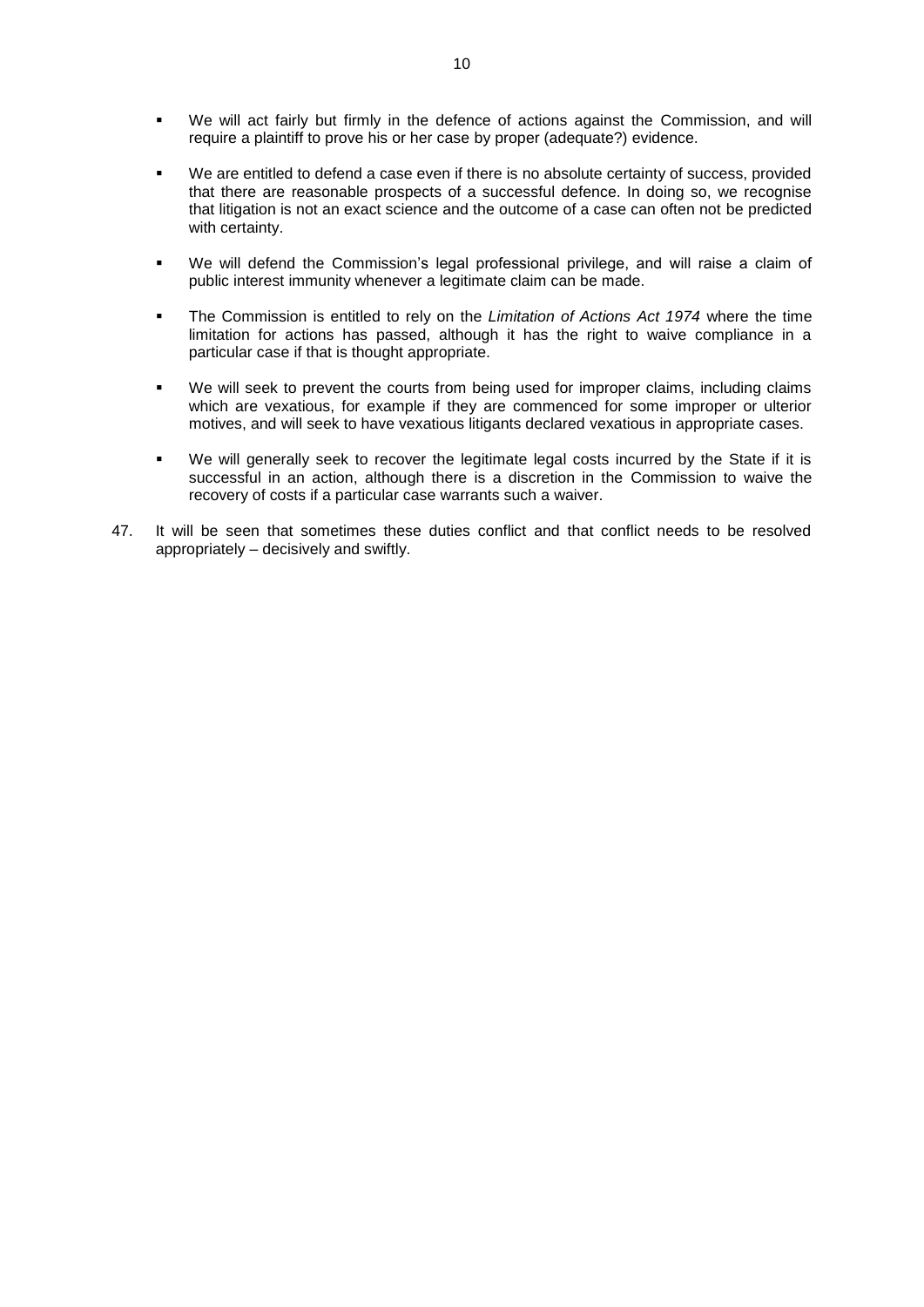## **Appendix B The Commonwealth's obligation to act as a model litigant**

## **The obligation**

1 Consistently with the Attorney-General's responsibility for the maintenance of proper standards in litigation, the Commonwealth and its agencies are to behave as model litigants in the conduct of litigation.

## **Nature of the obligation**

- 2 The obligation to act as a model litigant requires that the Commonwealth and its agencies act honestly and fairly in handling claims and litigation brought by or against the Commonwealth or an agency by:
	- (a) dealing with claims promptly and not causing unnecessary delay in the handling of claims and litigation;
	- (b) making an early assessment of:
		- (i) the Commonwealth's prospects of success in legal proceedings that may be brought against the Commonwealth; and
		- (ii) the Commonwealth's potential liability in claims against the Commonwealth
			- a. paying legitimate claims without litigation, including making partial settlements of claims or interim payments, where it is clear that liability is at least as much as the amount to be paid;
			- b. acting consistently in the handling of claims and litigation;
			- c. endeavouring to avoid, prevent and limit the scope of legal proceedings wherever possible, including by giving consideration in all cases to alternative dispute resolution before initiating legal proceedings and by participating in alternative dispute resolution processes where appropriate;
		- (iii) where it is not possible to avoid litigation, keeping the costs of litigation to a minimum, including by:
			- a. not requiring the other party to prove a matter which the Commonwealth or the agency knows to be true;
			- b. not contesting liability if the Commonwealth or the agency knows that the dispute is really about quantum;
			- c. monitoring the progress of the litigation and using methods that it considers appropriate to resolve the litigation, including settlement offers, payments into court or alternative dispute resolution; and
			- d. ensuring that arrangements are made so that a person participating in any settlement negotiations on behalf of the Commonwealth or an agency can enter into a settlement of the claim or legal proceedings in the course of the negotiations.
		- (iv) not taking advantage of a claimant who lacks the resources to litigate a legitimate claim ;
		- (v) not relying on technical defences unless the Commonwealth's or the agency's interests would be prejudiced by the failure to comply with a particular requirement;